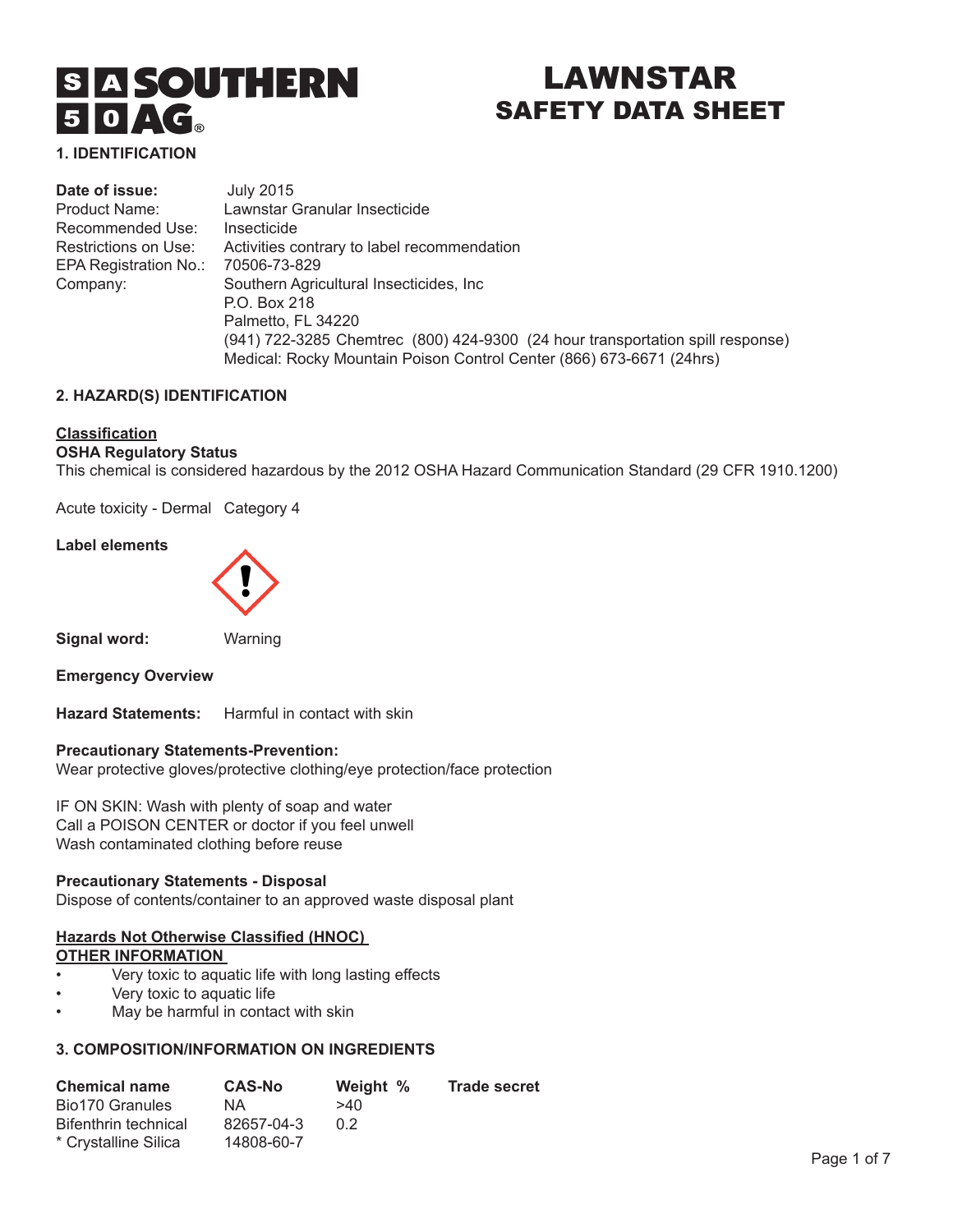\*This product may contain greater than 0.1% crystalline silica. Repeated exposure to high concentrations results in silicosis, a lung disease characterized by coughing, difficult breathing, wheezing and repeated, non-specific chest illnesses.

If CAS number is "proprietary", the specific chemical identity and percentage of composition has been withheld as a trade secret.

### **4. FIRST AID MEASURES**

#### **FIRST AID MEASURES**

- **Eye contact** Hold eye open and rinse slowly and gently with water for 15 20 minutes. Remove contact lenses, if present, after 5 minutes, then continue rinsing eye. Call a poison control center or for treatment advice.
- **Skin contact** Rinse skin immediately with plenty of water for 15-20 minutes. Call poison control center or doctor for treatment advice.
- **Inhalation** Move person to fresh air. If person is not breathing, call 911 or an ambulance, then give artificial respiration, preferably mouth-to-mouth if possible. Call a physician or poison control center immediately.
- **Ingestion** Never give anything by mouth to an unconscious person. Do not induce vomiting without medical advice. Call a physician or poison control center immediately.

**Protection of First-aiders** Use personal protective equipment.

#### **Most Important Symptoms and Effects, Both Acute and Delayed**

No information available.

**Indication of Any Immediate Medical Attention and Special Treatment Needed** 

Notes to physician Treat symptomatically.

#### **5. FIRE-FIGHTING MEASURES**

**Suitable extinguishing media:** Use:. Dry chemical. Carbon dioxide (C02). Water spray, alcohol-resistant foam.

**Unsuitable extinguishing media:** No information available.

**Specific hazards arising from the chemical:** No information available.

**Hazardous combustion products:** Carbon monoxide. Carbon dioxide (C02). Hydrogen fluoride. Hydrogen chloride.

#### **Explosion data**

**Protective equipment and precautions for firefighters:** Use personal protective equipment. As in any fire, wear selfcontained breathing apparatus pressure-demand, MSHA/NIOSH (approved or equivalent) and full protective gear.

# **6. ACCIDENTAL RELEASE MEASURES**

#### **Personal precautions, protective equipment and emergency procedures**

- **Personal Precautions:** Avoid contact with the skin and the eyes. Use personal protective equipment. Wear protective gloves/clothing and eye/face protection.
- **Environmental Precautions:** Consult a regulatory specialist to determine appropriate state or local reporting requirements, for assistance in waste characterization and/or hazardous waste disposal and other requirements listed in pertinent environmental permits.

**Methods and material for containment and cleaning up:** Sweep up and shovel into suitable containers for disposal.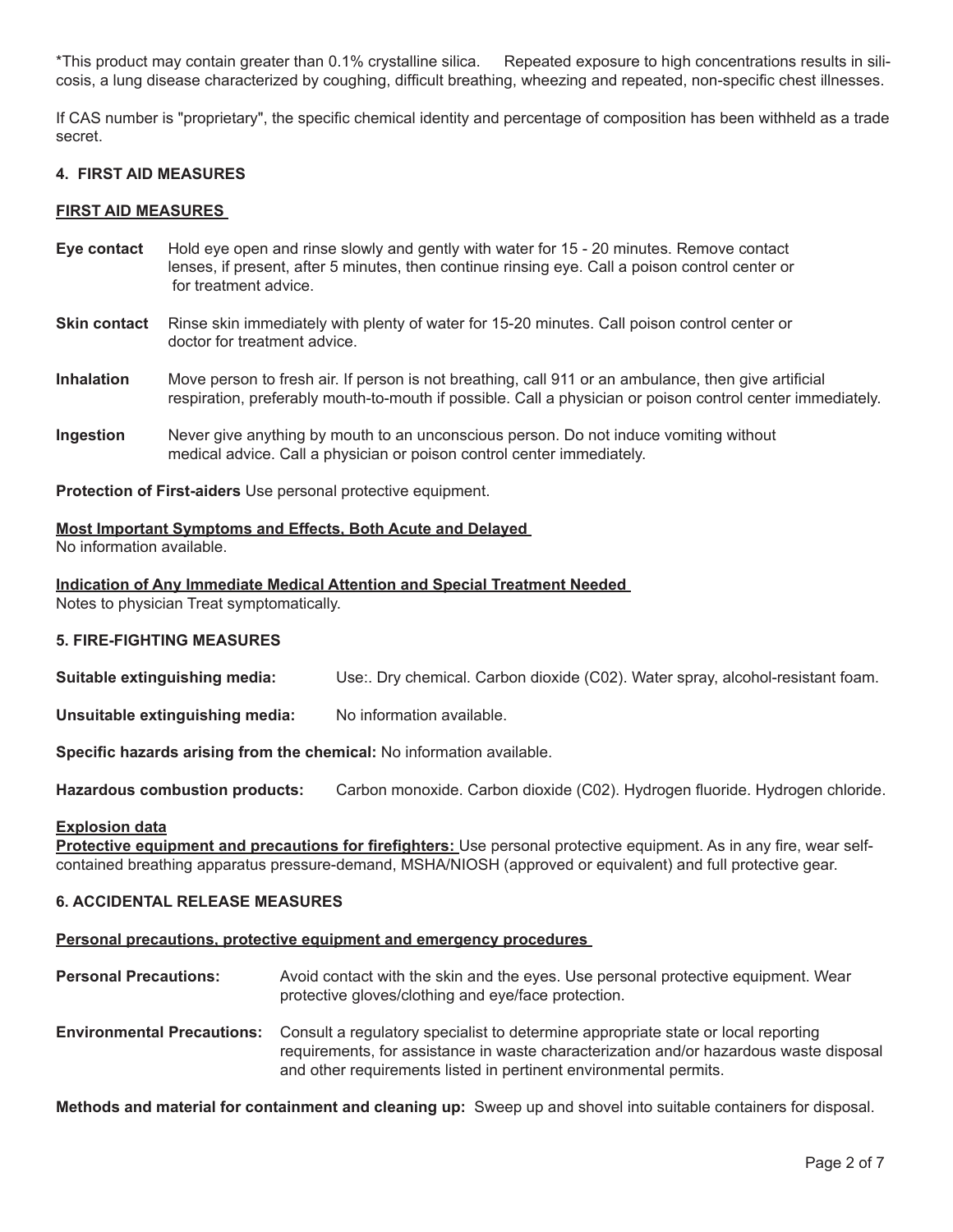# **7. HANDLING AND STORAGE**

**Precautions for safe handling:** Avoid contact with skin and eyes. Do not eat, drink or smoke when using this product. Wash thoroughly after handling. Keep out of reach of children.

**Conditions for safe storage, including any incompatibilities: Storage:** Keep containers tightly closed in a cool, well-ventilated place.<br> **Incompatible materials:** No materials to be especially mentioned. No materials to be especially mentioned.

# **8. EXPOSURE CONTROLS/PERSONAL PROTECTION**

| <b>Exposure guidelines</b>            |                         |                        |  |  |
|---------------------------------------|-------------------------|------------------------|--|--|
| <b>Exposure Limit Respirable dust</b> |                         |                        |  |  |
| <b>Chemical name</b>                  | <b>ACGIH TLV</b>        | <b>OSHA PEL</b>        |  |  |
| Silica Sand                           | $0.025$ mg/m3 -8 hr TWA | $0.05$ mg/m3 8 hr TWA: |  |  |

**Engineering controls:** Investigate engineering techniques to reduce exposures. Local mechanical exhaust ventilation is preferred. Consult ACGIH ventilation manual or NFPA Standard 91 for design of exhaust systems.

#### **Personal protective equipment**

|                         | Eye/Face Protection: Use eye protection to avoid eye contact. Where there is potential for eye contact have |  |  |  |
|-------------------------|-------------------------------------------------------------------------------------------------------------|--|--|--|
|                         | eye flushing equipment available.                                                                           |  |  |  |
| <b>Skin protection:</b> | Wear protective gloves/clothing. Socks and footwear.                                                        |  |  |  |
|                         | Respiratory protection: Where airborne exposure is likely, use NIOSH approved respiratory protection        |  |  |  |
|                         | equipment appropriate to the material and/or its components. Full facepiece equipment is                    |  |  |  |
|                         | recommended and, if used, replaces need for face shield and/or chemical goggles. If                         |  |  |  |
|                         | exposures cannot be kept at a minimum with engineering controls, consult respirator                         |  |  |  |
|                         | manufacturer to determine appropriate type equipment for given application. Observe                         |  |  |  |
|                         | respirator use limitations specified by NIOSH or the manufacturer. For emergency and                        |  |  |  |
|                         | other conditions where there may be a potential for significant exposure, use an                            |  |  |  |
|                         | approved full face positive-pressure, self-contained breathing apparatus. Respiratory                       |  |  |  |
|                         | protection programs must comply with 29 CFR 1910.134.                                                       |  |  |  |

#### **General hygiene considerations**

Do not eat, drink or smoke when using this product. Remove and wash contaminated clothing before re-use. Wear suitable gloves and eye/face protection. Wash hands before breaks and immediately after handling the product.

# **9. PHYSICAL AND CHEMICAL PROPERTIES**

#### **Information on basic physical and chemical properties**

| <b>Physical state</b>           | granular                 |             |
|---------------------------------|--------------------------|-------------|
| appearance                      | Off-white                |             |
| color                           | No information available |             |
| Odor                            | Slight                   |             |
| <b>Property</b>                 | <b>VALUES</b>            |             |
| рH                              | 6.68                     |             |
| Melting point/freezing point    | 7.68 °C / 46 OF          |             |
| Boiling Point/Range             | No information available |             |
| <b>Flash Point</b>              | No information available |             |
| <b>Evaporation Rate</b>         | No information available |             |
| Flammability (solid, gas)       | No information available |             |
| Flammability limit in air       |                          |             |
| <b>Upper Flammability Limit</b> | No information available |             |
| Lower Flammability Limit        | No information available |             |
| Vapor pressure                  | No information available | Page 3 of 7 |
|                                 |                          |             |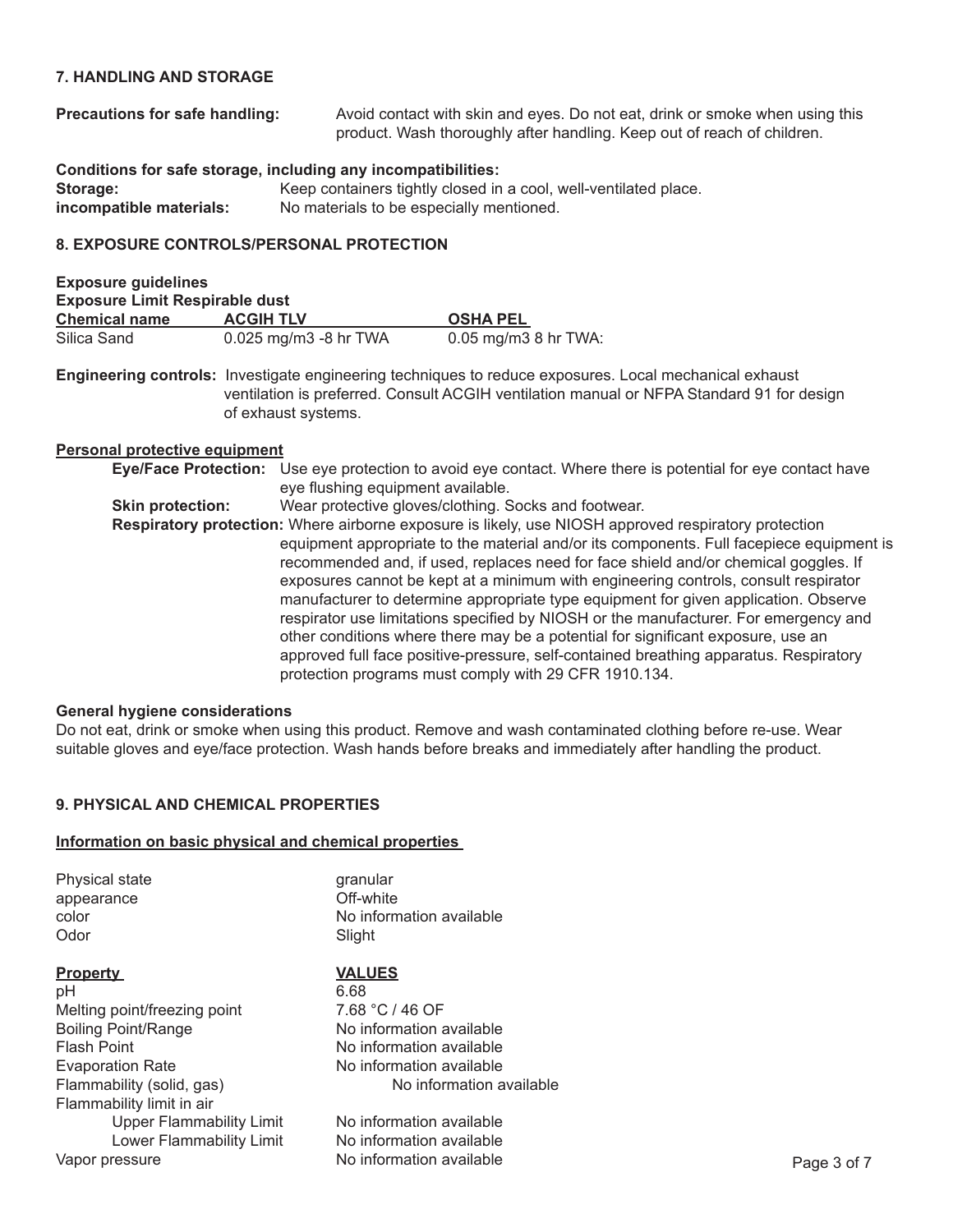| Vapor Density                          | No information available |
|----------------------------------------|--------------------------|
| Specific gravity                       | No information available |
| Water solubility                       | No information available |
| Solubility in Other Solvents           | No information available |
| Partition coefficient: n-octanol/water | No information available |
| Autoignition temperature               | No information available |
| Decomposition temperature              | No information available |
| Viscosity, kinematic                   | No information available |
| Dynamic viscosity                      | No information available |
| <b>Explosive properties</b>            | No information available |
| Oxidizing properties                   | No information available |

# **OTHER INFORMATION**

| Softening point     | No information available |
|---------------------|--------------------------|
| molecular weight    | No information available |
| <b>VOC Content</b>  | No information available |
| density             | No information available |
| <b>Bulk density</b> | No information available |
|                     |                          |

# **10. STABILITY AND REACTIVITY**

| <b>Reactivity</b>                         | no data available                                                                                             |
|-------------------------------------------|---------------------------------------------------------------------------------------------------------------|
| <b>Chemical stability</b>                 | Stable under normal conditions. Hazardous polymerization does not occur.                                      |
| <b>Possibility of hazardous reactions</b> | None under normal processing.                                                                                 |
| <b>Conditions to avoid</b>                | Keep away from open flames, hot surfaces and sources of ignition.                                             |
| incompatible materials                    | No materials to be especially mentioned.                                                                      |
|                                           | Hazardous decomposition products Carbon dioxide (C02). Carbon monoxide. Hydrogen chloride. Hydrogen fluoride. |
|                                           |                                                                                                               |

# **11. TOXICOLOGICAL INFORMATION**

**The data on toxicology refer to the active ingredient.**

# **Information on Likely Routes of Exposure**

| <b>Product information</b> | Lawnstar                                                     |  |  |
|----------------------------|--------------------------------------------------------------|--|--|
|                            | Acute oral LD50 (rat) >5,000 mg/kg - for similar formulation |  |  |
|                            | Acute dermal LD50 (rabbit) >2,000 mg/kg - for bifenthrin     |  |  |
| <b>Inhalation</b>          | May cause irritation of respiratory tract.                   |  |  |
| Eye contact                | May cause irritation.                                        |  |  |
| <b>Skin contact</b>        | May be harmful if absorbed through the skin.                 |  |  |
| Ingestion                  | MAY BE HARMFUL IF SWALLOWED.                                 |  |  |

| <b>Chemical name</b> | LD50 Oral                 | LD50 Dermal             | <b>LC50 Inhalation</b> |
|----------------------|---------------------------|-------------------------|------------------------|
| Lawnstar             | $>$ 5000 mg/kg (Rat)      | $>$ 2000 mg/kg (Rabbit) | NΑ                     |
| 7631-86-9            | (for similar formulation) | (for bifenthrin)        |                        |

# **Information on Toxicological Effects**

**Symptoms** No information available.

# **Delayed and immediate effects as well as chronic effects from short and long-term exposure**

| sensitization            | No information available.                                                                     |
|--------------------------|-----------------------------------------------------------------------------------------------|
| <b>Mutagenic effects</b> | No information available.                                                                     |
| <b>Carcinogenicity</b>   | The information below indicates whether any agency has listed any ingredient as a carcinocen. |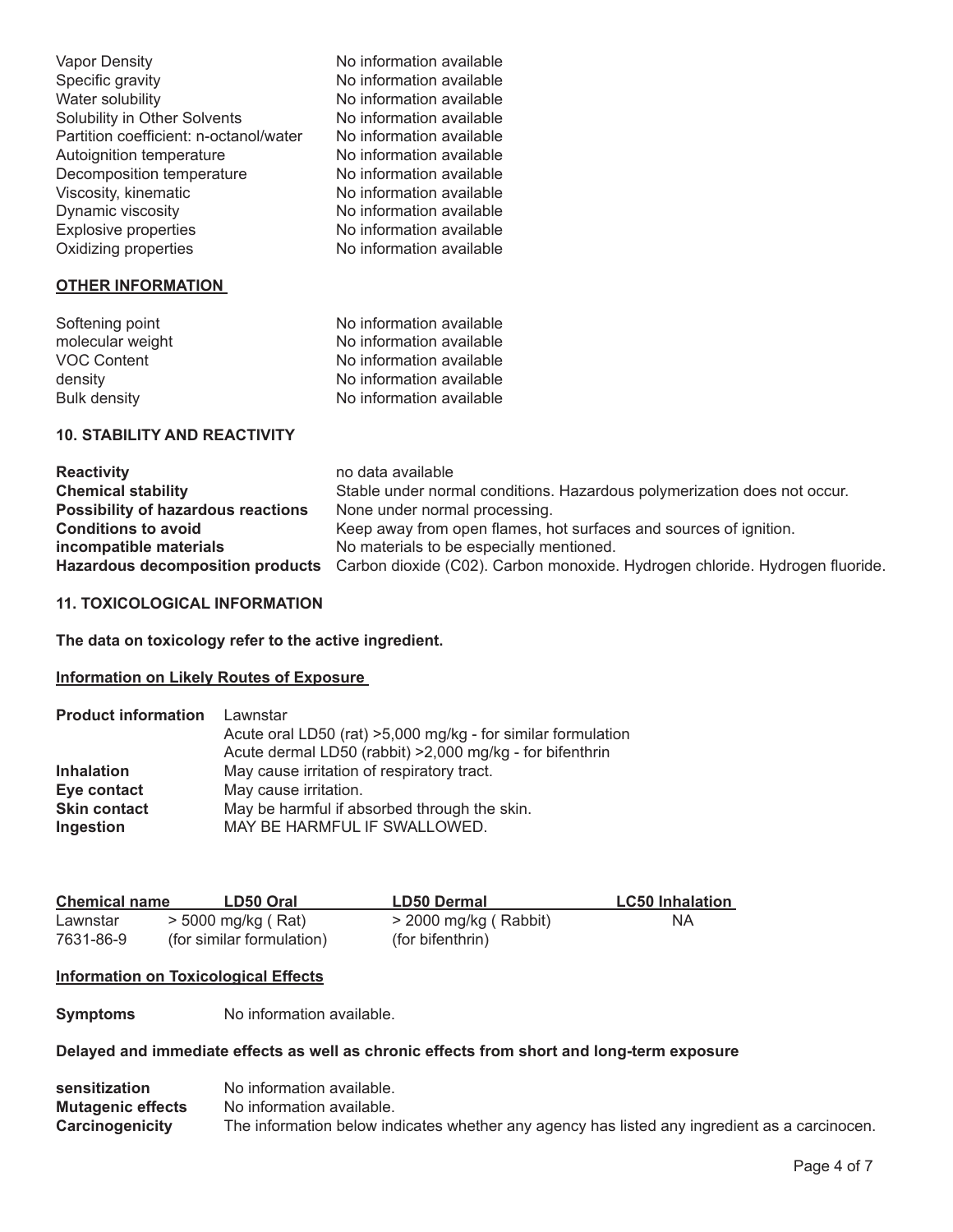| <b>Chemical name</b> | <b>ACGIH</b> | <b>IARC</b> | <b>NTP</b> | <b>OSHA</b> |
|----------------------|--------------|-------------|------------|-------------|
| Silica sand<br>-     |              | Group 1     |            | $\sim$      |
| 14808-60-7           |              |             |            |             |

| <b>Reproductive effects</b>     | Not Available.            |
|---------------------------------|---------------------------|
| <b>STOT - Single Exposure</b>   | No information available. |
| <b>STOT - repeated exposure</b> | No information available. |
| <b>Chronic toxicity</b>         | Avoid repeated exposure.  |
| <b>Target organ effects</b>     | Respiratory System, Eyes. |
| <b>Aspiration hazard</b>        | No information available. |

### **Numerical Measures of Toxicity - Product information**

LD50 Oral  $>$  5000 mg/kg (rat) LD50 Dermal  $>$  2000 mg/kg (rat)

#### **12. ECOLOGICAL INFORMATION**

#### **ecotoxicity**

Bifenthrin : Highly toxic to fish and aquatic arthropods (LC50 values between 0.0038 to 17.8 ug/L. Slightly toxic to water fowl and upland game birds (LD50 between 1800 to >2150 mg/kg)

| <b>Persistence/Degradability</b>    | No information available. |
|-------------------------------------|---------------------------|
| <b>Bioaccumulation/Accumulation</b> | No information available. |
| <b>Other Adverse Effects</b>        | No information available  |
| <b>13. DISPOSAL CONSIDERATIONS</b>  |                           |

# **Waste Treatment Methods**

**Waste Disposal Method** Pesticide wastes are acutely hazardous. Improper disposal of excess pesticide or rinsate is a violation of Federal law. If the wastes cannot be disposed of by use or according to label instructions, contact your State Pesticide or Environmental Control Agency, or the Hazardous Waste representative at the nearest EPA Regional Office for guidance. **Contaminated packaging •• Refer to product label.** 

### **14. TRANSPORT INFORMATION**

| <b>DOT</b>      | NOT REGULATED |
|-----------------|---------------|
| TDG             | NOT REGULATED |
| IATA            | NOT REGULATED |
| <b>IMDG/IMO</b> | NOT REGULATED |

Quartz is registered on the TSCA chemical inventory. However, it is not regulated.

### **15. REGULATORY INFORMATION**

This chemical is a pesticide product registered by the Environmental Protection Agency and is subject to certain labeling requirements under federal pesticide law. These requirements differ from the classification criteria and hazard information required for safety data sheets, and for workplace labels of non-pesticide chemicals. Following is the hazard information as required on the pesticide label:

| signal word |  | <b>CAUTION</b> |
|-------------|--|----------------|
|-------------|--|----------------|

**Ventilation Control** PESTICIDE APPLICATORS & WORKERS THESE WORKERS MUST REFER TO PRODUCT LABELING AND DIRECTIONS FOR USE IN ACCORDANCE WITH EPA WORKER PROTECTION STANDARD 40 CFR PART 170. Page 5 of 7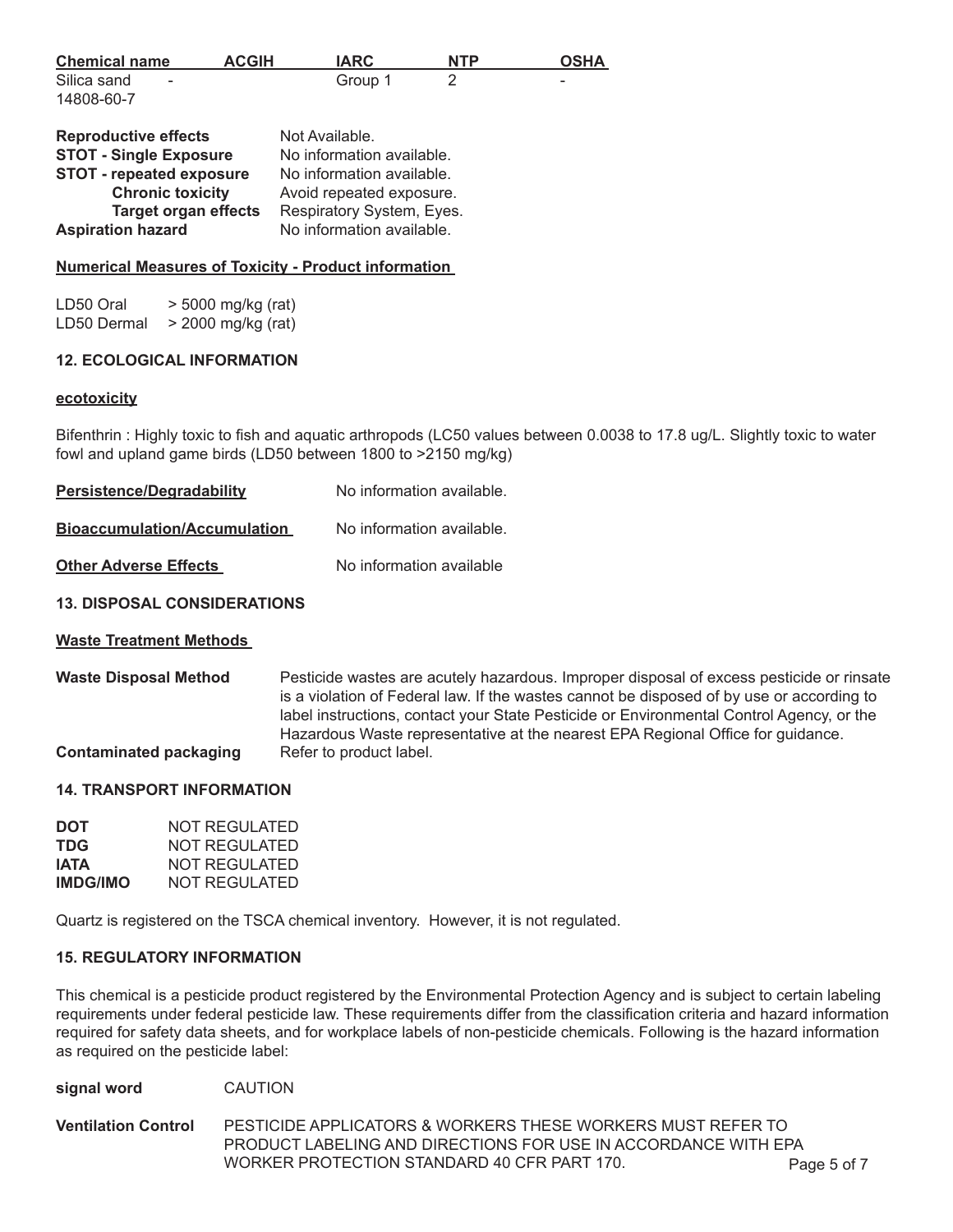**Keep out of Reach of Children. Harmful if absorbed through the skin. Extremely toxic to aquatic organisms including fish and invertebrates.** 

#### **International Inventories**

| <b>USINV</b>    | Not determined  |
|-----------------|-----------------|
| <b>DSL/NDSL</b> | Not determined  |
| <b>EINECS/</b>  | Does not comply |
| <b>ELINCS</b>   |                 |
| <b>ENCS</b>     | Complies        |
| China           | Complies        |
| KECI            | Complies        |
| <b>PICCS</b>    | Does not comply |
| AICS            | Does not comply |
| <b>TSCA</b>     | Does not comply |

**TSCA** - United States Toxic Substances Control Act Section 8(b) Inventory

**DSL/NDSL** - Canadian Domestic Substances List/Non-Domestic Substances List

**EINECS/ELINCS** - European Inventory of Existing Commercial Chemical Substances/EU List of Notified Chemical **Substances** 

**ENCS** - Japan Existing and New Chemical Substances

**IECSC** - China Inventory of Existing Chemical Substances

**KECl** - Korean Existing and Evaluated Chemical Substances

**Plcca** - Philippines Inventory of Chemicals and Chemical Substances

**Ales** - Austral\an Inventory of Chemical Substances

# **Federal Regulations**

#### **SARA 313**

Section 313 of Title III of the Superfund Amendments and Reauthorization Act of 1986 (SARA). This product contains a chemical or chemicals which are subject to the reporting requirements of the Act and Title 40n of the Code of Federal Regulations, Part 372:

| <b>Chemical name</b>                                                                                                                                                                     | <b>SARA 313 - Threshold Values</b>                                     |                                                  |                                                               |
|------------------------------------------------------------------------------------------------------------------------------------------------------------------------------------------|------------------------------------------------------------------------|--------------------------------------------------|---------------------------------------------------------------|
| Bifenthrin technical - 82657-04-3                                                                                                                                                        | 1.0                                                                    |                                                  |                                                               |
| <b>SARA 311/312 Hazardous Categorization</b><br>Acute health hazard<br><b>Chronic health hazard</b><br><b>Fire hazard</b><br>Sudden release of pressure hazard<br><b>Reactive Hazard</b> | yes<br>yes<br>No.<br>No.<br>No.                                        |                                                  |                                                               |
| <b>CERCLA</b><br><b>SARA Product RQ</b><br>0                                                                                                                                             |                                                                        |                                                  |                                                               |
| <b>RCRA</b><br><b>Pesticide Information</b>                                                                                                                                              |                                                                        |                                                  |                                                               |
| Component<br><b>FIFRA - Restricted Use</b>                                                                                                                                               | <b>FIFRA - Pesticide</b><br><b>Product Other</b><br><b>Ingredients</b> | FIFRA - Listing of<br><b>Pesticide Chemicals</b> | <b>California Pesticides -</b><br><b>Restricted Materials</b> |
| Silica sand                                                                                                                                                                              |                                                                        | X                                                |                                                               |
| <u>14808-60-7 (&gt;40)</u><br>Bifenthrin technical<br>82657-04-3 (0.2)                                                                                                                   |                                                                        | X                                                |                                                               |